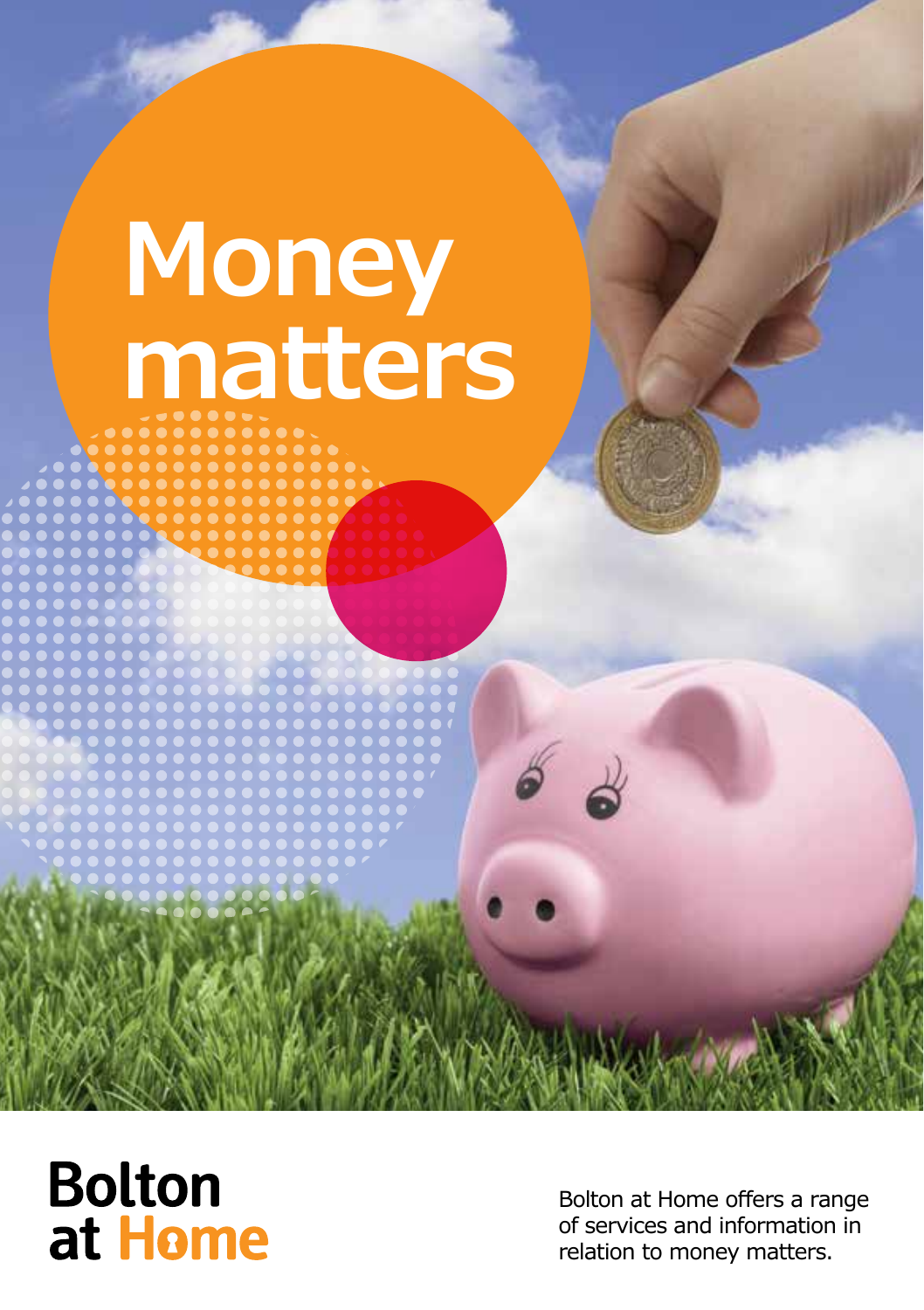### **This booklet has been designed so you can:**

- Self help from the information provided.
- Understand what other support services are available to you.
- Get one to one dedicated support if you need more in depth help.

**It takes the average person with money worries 12 months to seek help or support.**

> **Which means if you had a high interest loan of £250…**

**…in 12 months time this would increase to £11,675 if you did nothing about it.**

#### **Act now!**

Call: 01204 329868

Email: debtandmoneyadvice service@boltonathome.org.uk

www.boltonathome.org.uk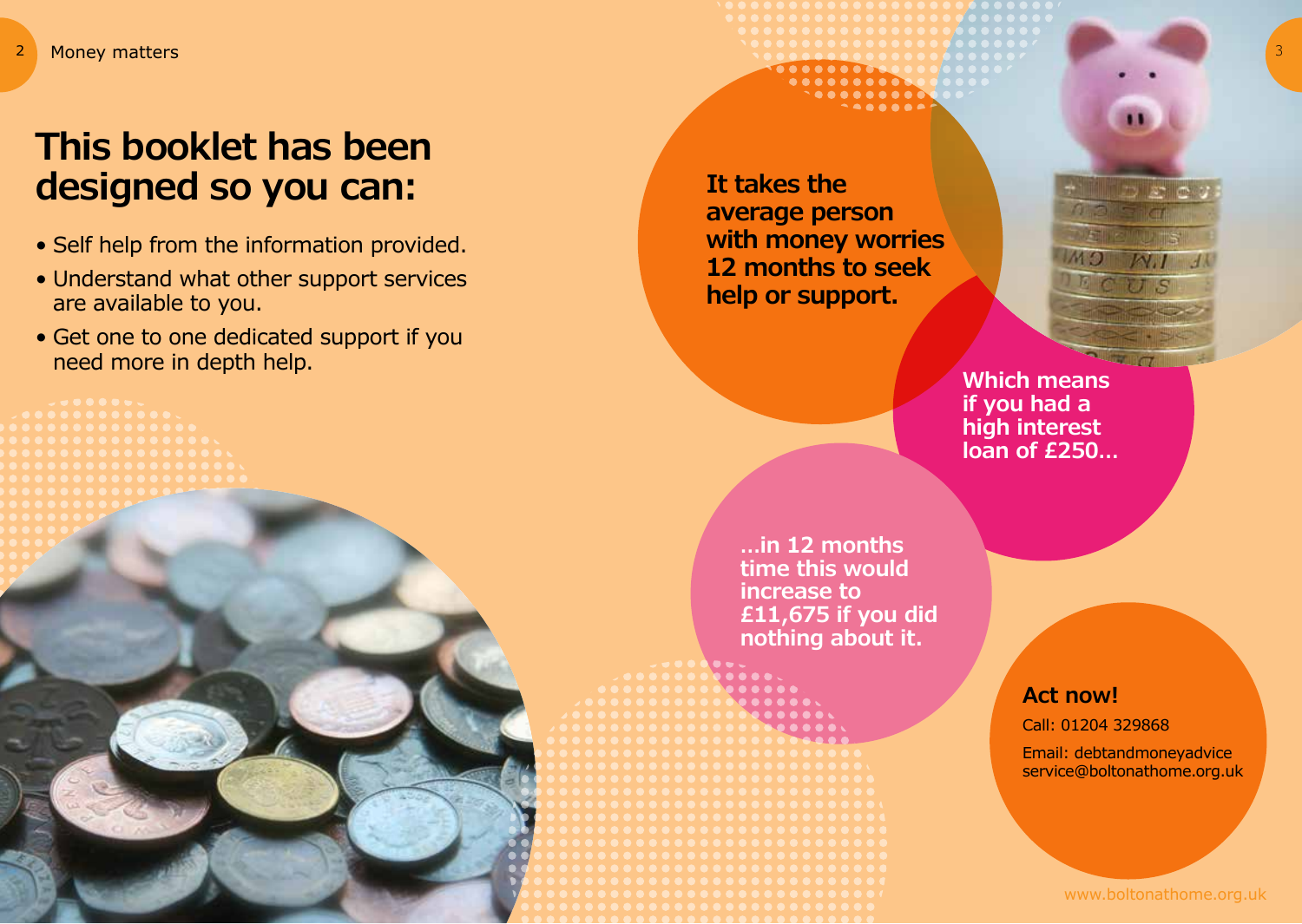### **What happens if I have money problems?**

**We offer a free and impartial advice service to help you with all your debt and money related issues.** 

In addition to helping you reduce your debt and money worries, we can also:

- Check you are on the right benefits.
- Help you to budget more efficiently.
- Prioritise your debts.
- Negotiate affordable repayments with your creditors.
- Offer alternative options for dealing with debts.
- Assist you with applying for bankruptcy and/or a debt relief order.
- Show you how to save money on your gas and electricity. (See page 13.).

### **What can I expect from your Debt and Money Advice Service?**

**Dealing with money issues can be quite worrying, so we want to assure you that we are here to help and support you every step of the way.** 

#### **What you can expect from us:**

- A confidential, friendly and free service.
- No judgments about your financial situation or any problems you are facing.
- Updates on anything that happens on your case.
- Advice about any other services that can offer help and support.
- To be treated with respect.

If you need help, please contact a member of our Debt and Money Advice Team on **01204 329868** or email debtandmoneyadvice service@boltonathome.org.uk

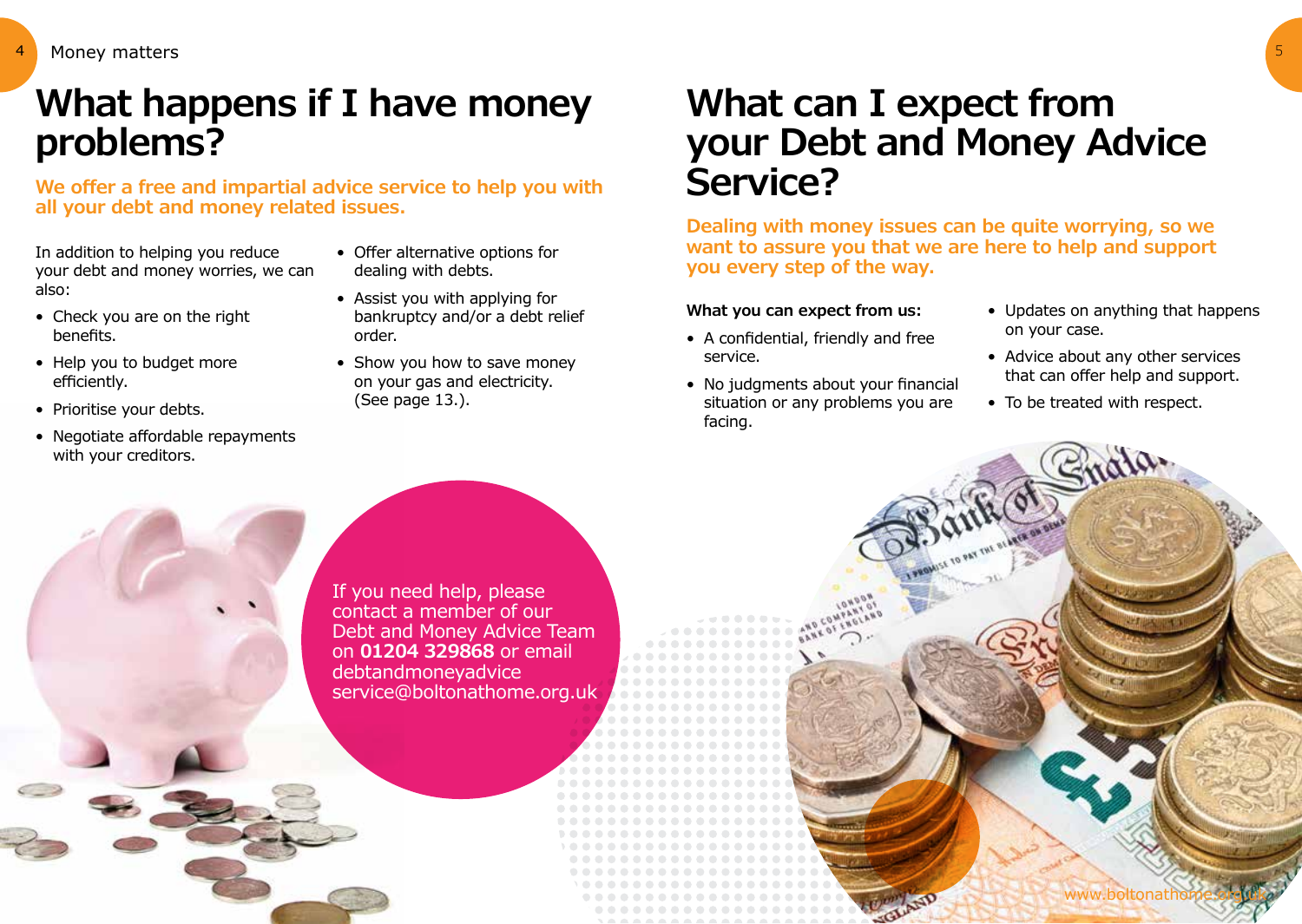## **What should I do if I have money worries?**

- ✓ **Do** open letters and keep as evidence of how much you owe and how much you need to pay.
- ✓ **Do** contact us and we will help.
- ✓ **Do** respond immediately to payment demands. Write to say what help you are obtaining or if you are unable to make a payment.
- ✓ **Do** write down income and out goings to work out if you have enough regular income to pay your debts.
- ✓ **Do** make sure you are getting all the benefits you are entitled to. We can help with this.
- ✗ **Don't** ignore debts. They will NOT go away and the longer you leave, the worse they will get.
- ✗ **Don't** panic! We offer a free, confidential service to help with your money worries.
- ✗ **Don't** take out more loans to pay off debts. Talk to us first.
- ✗ **Don't** feel alone with your money problems. We are here to help, so please contact us.
- ✗ **Don't** feel harassed or intimidated, you still have rights even though you owe money.

**Please be aware: debt management companies, doorstep lenders, loan sharks and high street money lenders are all profit making organisations that are out to make money from you. They will charge high interest rates and make charges for lending money.**



### **Do you have any top tips to help me?**

#### **Yes, we do!**

- List what money is coming in and going out.
- Double check where your money is going.
- Decide which are your spending priorities (see page 8).
- Set yourself a weekly budget.
- Set yourself some goals.
- Contact us!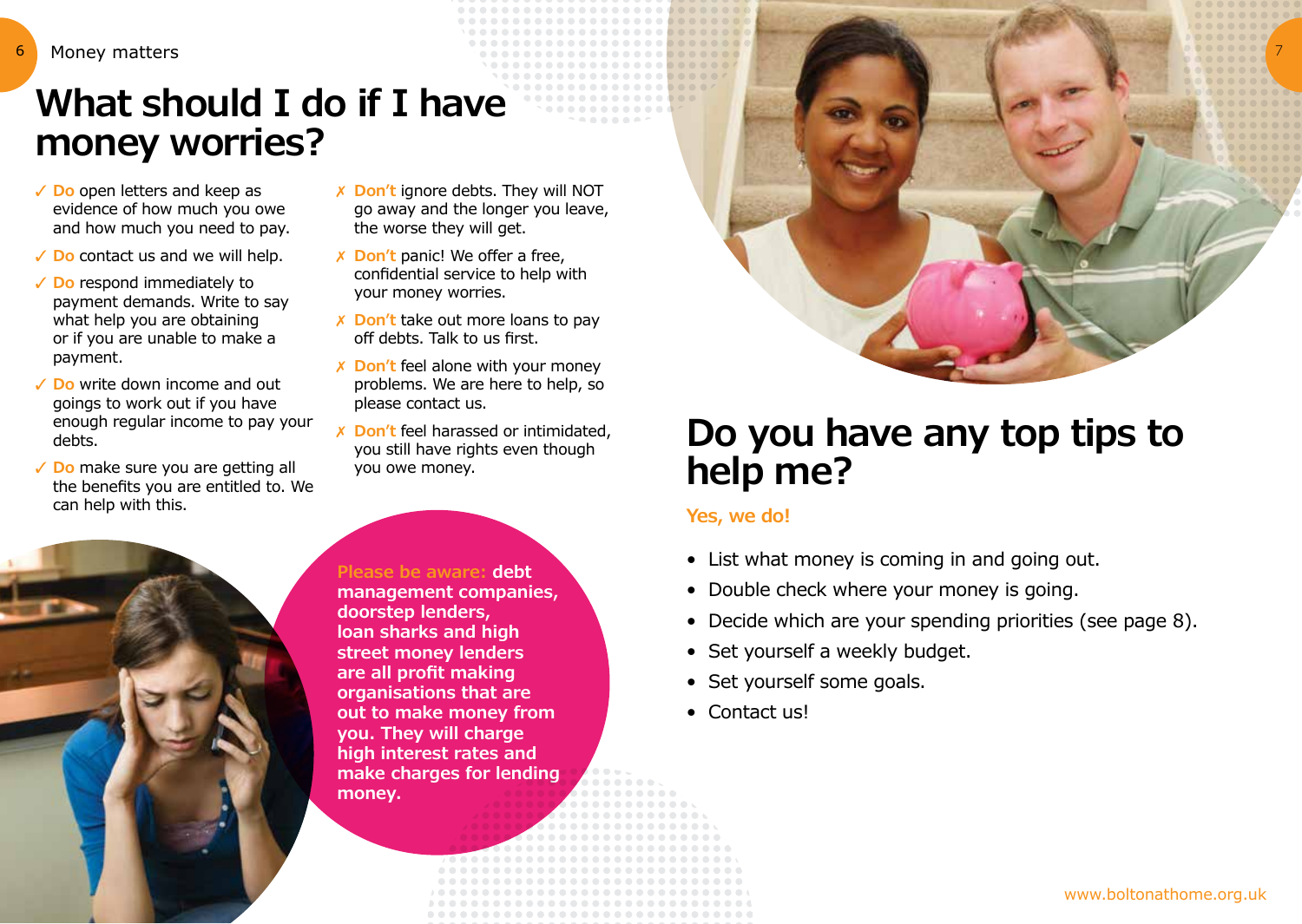### **How do I prioritise my debts?**

Gasaccour

VE AC

**When faced with money worries, it's sometimes difficult to know what to pay first. Making a plan and prioritising debts can help.**

#### **Priority debts:**

- Rent
- Council tax
- TV licence
- Gas
- Electricity
- Court fine
- Secured loan



- Credit card debt
- Catalogue debt
- Water rates arrears
- Bank overdrafts and loans
- Personal loans with finance companies
- Loans with loan sharks
- Money borrowed from friends and family

## **How have you helped others?**

#### **This is a real life story of how we have helped Andrew, one of our customers.**

We worked with Andrew for several months and not only reduced his debt and money worries, we helped him to manage his money better. We also helped him access other local services and he started applying for work.

#### **When we first met Andrew he:**

- Was out of work.
- Was suffering a relationship breakdown.
- Had multiple debts.
- Was struggling financially.
- Was depressed, alone and considering bankruptcy as his only option.

**Our Debt and Money Advice Service helped over 425 people last year to reduce debt issues of over £130k.**

**What we did to help:**

• Supported his benefit application and increased his weekly income by £45.

9

- Immediately applied for a Discretionary Housing Payment which reduced his rent arrears and council tax.
- Applied to the Trust Fund to help clear water arrears.
- Negotiated affordable arrangements with his debtors.
- Referred him to our work club which helped him to apply for jobs.

And all of this also improved his health and wellbeing.



www.boltonathome.org.uk

**If you need help, please contact a member of our Debt and Money Advice Service on 01204 329868 or email debtandmoneyadviceservice@ boltonathome.org.uk**

**A.A. K.A**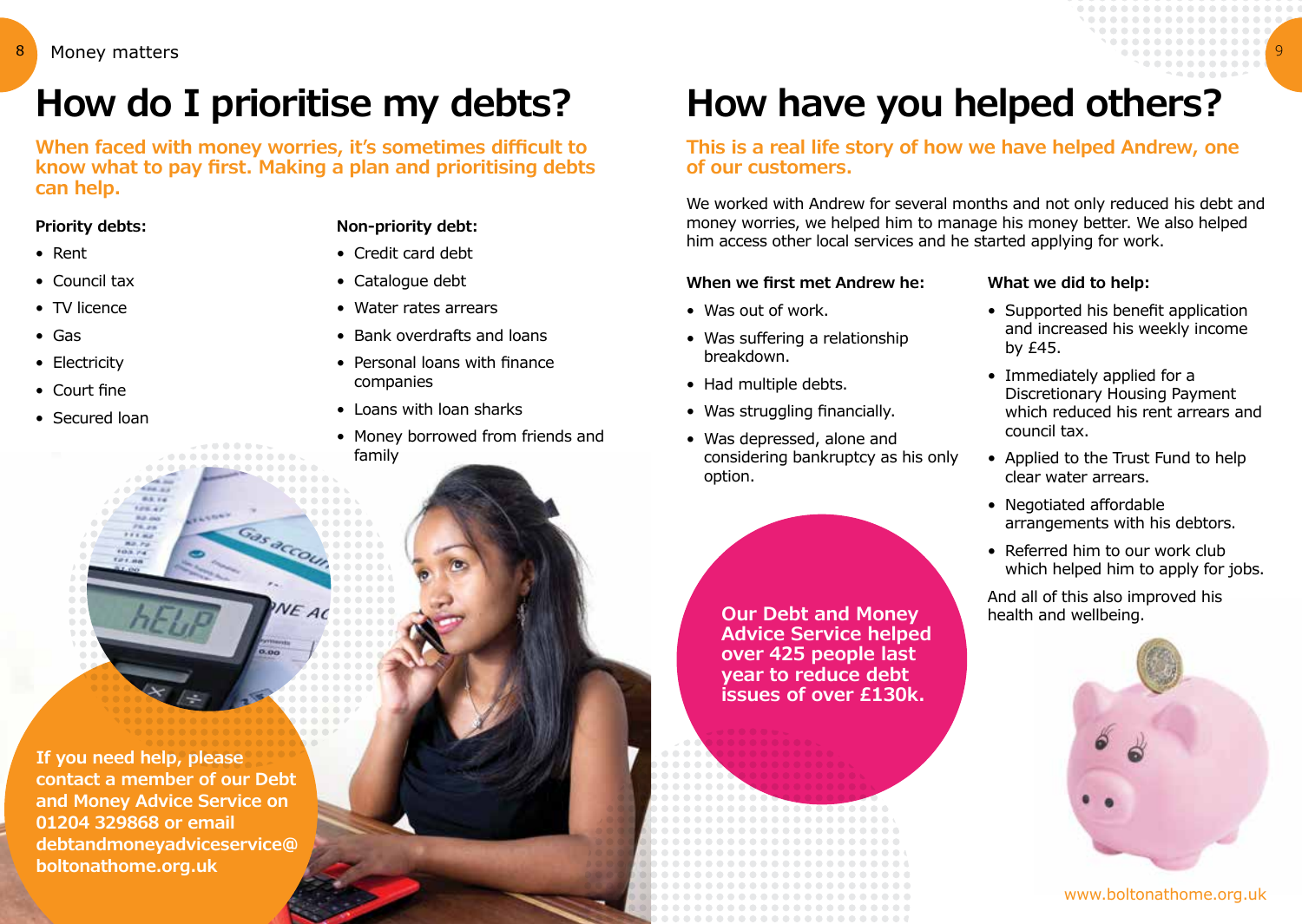### **What should I look out for when borrowing money?**



**If your credit rating is low, you may be limited to where you can borrow money and this is a time where people can take advantage of you.**

**Instant, fast cash comes with a penalty and is often very expensive when it comes to paying it back.**

#### **Where can I borrow money safely?**

We understand people may need to borrow money from time to time. If you need a loan, we recommend Hoot – Bolton's Credit Union.

They offer low cost loans at a fair rate of interest and also help you to save money for the future.

'Payback weekly' stores often seem attractive with weekly repayments, but the total cost of repayments are very high compared to the actual value of goods.

**For more information contact Hoot Credit Union on 01204 365024 or visit www.wisewithmoney.org.uk**

### **I'm thinking about buying new furniture or electrical appliances, what should I do?**

#### **Make sure you have a good look round for the best deals.**

The good news is that we have teamed up with Hoot Credit Union and Smarterbuys as they offer an exclusive range of electrical and household goods at affordable prices.

#### **Why do you recommend them?**

- They are up to 40% cheaper than alternative pay weekly stores.
- They provide access to a wide range of household items.
- They have safe, low cost payment options.
- They offer free home delivery.

To view the full range of goods, or to place an order go to:

#### **Hoot Credit Union** www.wisewithmoney.org.uk 01204 365024

**The Smarterbuys store** www.gm.sbstore.org 0300 500 0975





www.boltonathome.org.uk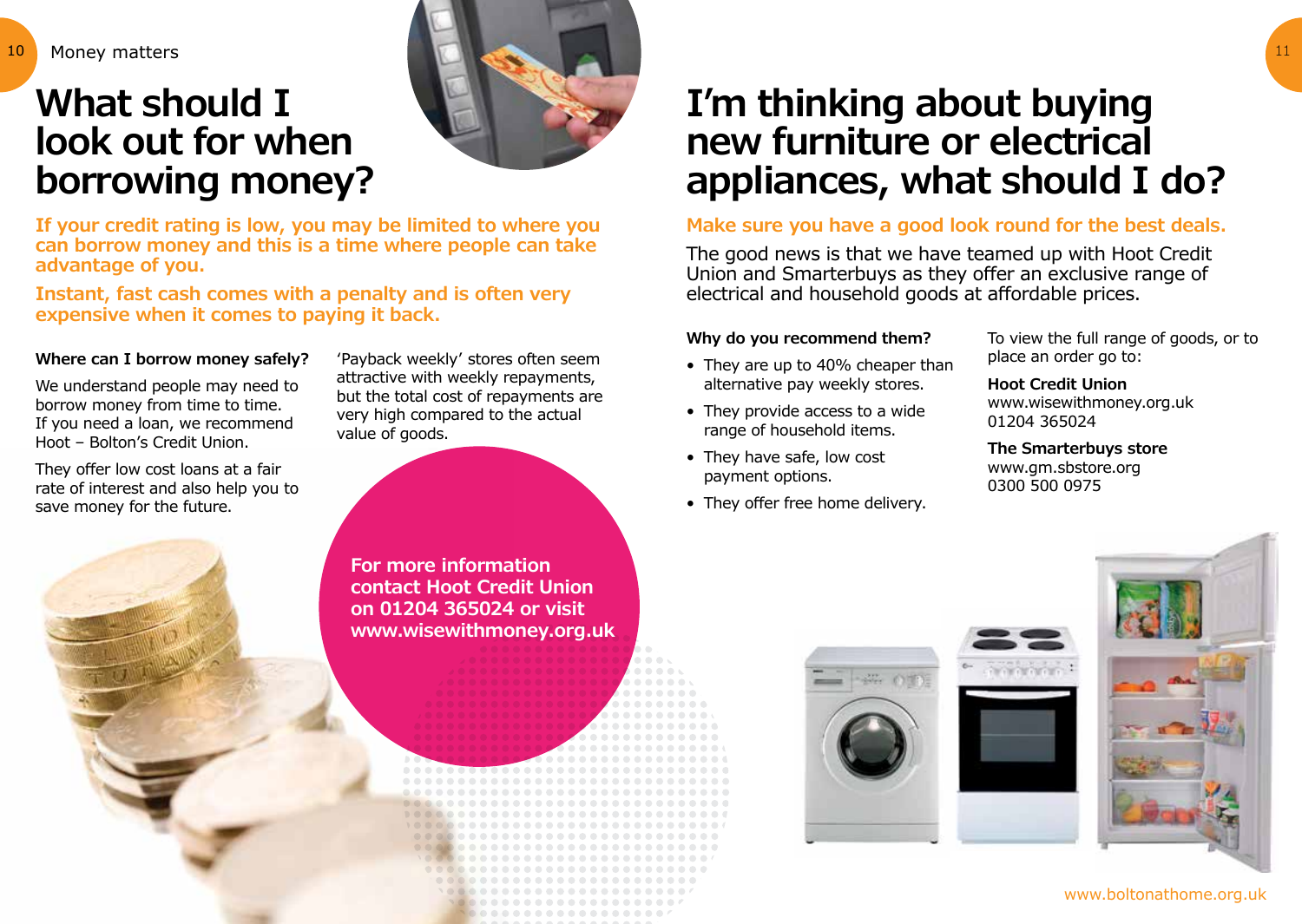### **Where else can I get help and support?**

**We have a number of UCAN centres across Bolton with teams of friendly staff ready to help.** 

They provide a face-to-face service on a full range of topics like:

- Budgeting and saving money on your household bills.
- Weekly money drop in sessions supported by our Debt and Money Advice Service.
- Information about safe borrowing.
- Employment/job clubs.

HELP

- Access to computers/free courses.
- Opening bank or savings account.

**To find your nearest UCAN centre ring 01204 32 8000 or go to www.boltonathome.org.uk/ucan**

### **What else can I do to save money?**

**We can arrange for one of our Energy Advisors to visit you to talk about saving money on your gas and electricity.**

During the visit they will:

- Provide tips on how to save up to £350 per year, which is almost £7 per week.
- Give advice on how to save energy in your home.
- Explain how to stay warm, especially during the winter months.
- Show you how to get the most out of your heating system.

• Check your current energy bills and help you switch to the best tariff.

You can also ask for a copy of our Keep warm for less booklet or book on a course designed to save you money.

To book a visit, please contact us on **01204 32 8000** or email keepwarmforless@boltonathome.org.uk

### **Other useful support services**

**Money Advice Service** 0300 500 5000 www.moneyadviceservice.org.uk

**Hoot Credit Union** 01204 365024 www.wisewithmoney.org.uk

**The Smarterbuys Store** 0300 500 0975 www.gm.sbstore.org

**Bolton's Money Skills** 01204 331968 www.boltonsmoneyskills.org.uk

**Citizens Advice Bureau (CAB)** 0844 826 9707 www.boltoncab.co.uk

**Stop Loan Sharks** 0800 074 0878 or TEXT: 60003 www.gov.uk/report-loan-shark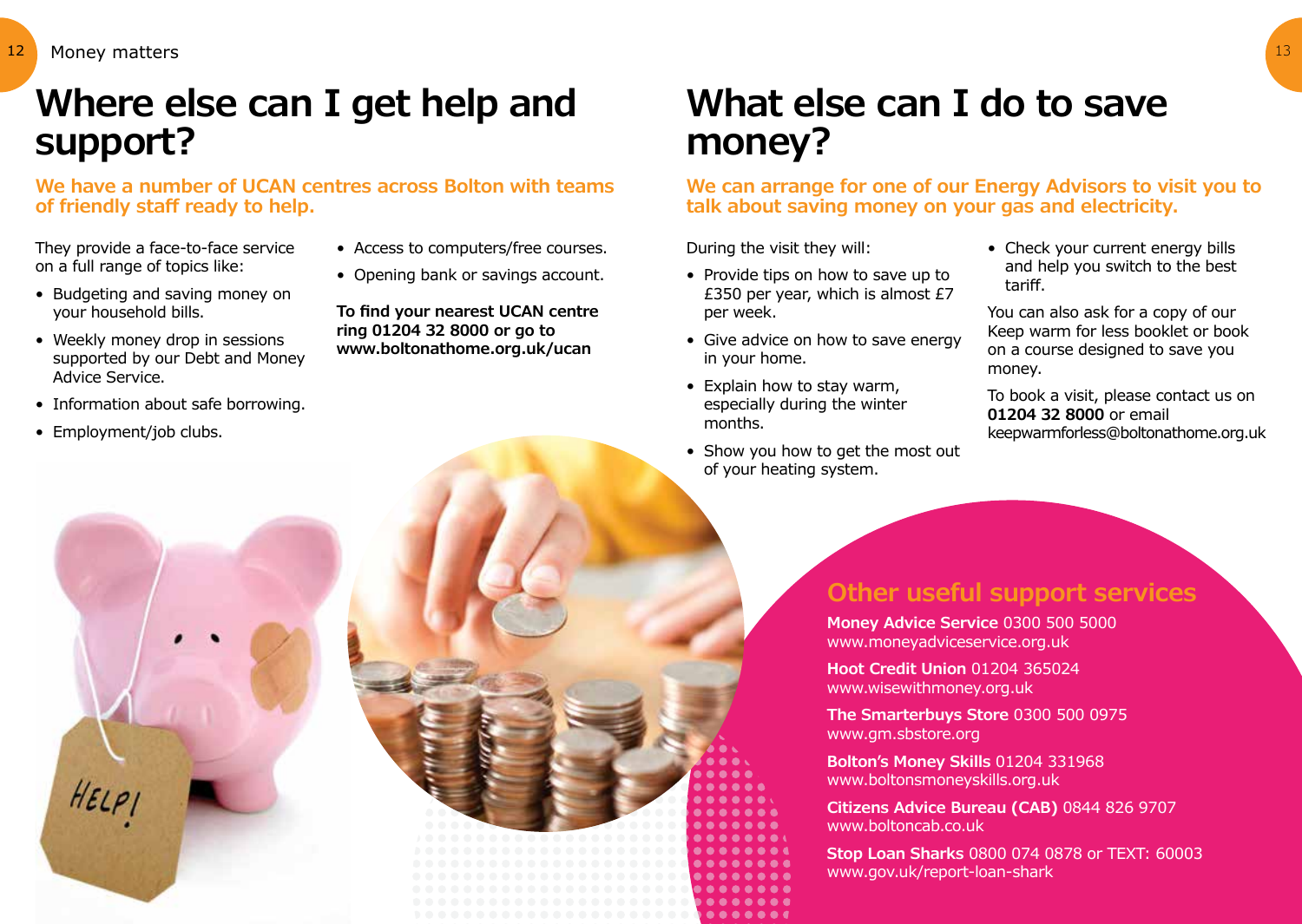| 14 | Money matters                                                                    |                             |                                                                                                                      | 15 |
|----|----------------------------------------------------------------------------------|-----------------------------|----------------------------------------------------------------------------------------------------------------------|----|
|    | <b>Notes</b>                                                                     |                             |                                                                                                                      |    |
|    |                                                                                  |                             |                                                                                                                      |    |
|    |                                                                                  |                             |                                                                                                                      |    |
|    |                                                                                  |                             |                                                                                                                      |    |
|    |                                                                                  |                             |                                                                                                                      |    |
|    |                                                                                  |                             |                                                                                                                      |    |
|    |                                                                                  |                             |                                                                                                                      |    |
|    |                                                                                  |                             |                                                                                                                      |    |
|    |                                                                                  |                             |                                                                                                                      |    |
|    |                                                                                  |                             |                                                                                                                      |    |
|    |                                                                                  |                             |                                                                                                                      |    |
|    |                                                                                  |                             |                                                                                                                      |    |
|    |                                                                                  |                             |                                                                                                                      |    |
|    |                                                                                  |                             |                                                                                                                      |    |
|    |                                                                                  | <u>and</u> the state of the | $\sim$                                                                                                               |    |
|    | 的,我们也不会有什么。""我们的人,我们也不会有什么?""我们的人,我们也不会有什么?""我们的人,我们的人,我们的人,我们的人,我们的人,我们的人,我们的人, |                             | <u> 1989 - Johann Barnett, film brittisk forskellige og det forskellige og det forskellige og det forskellige og</u> |    |
|    | <u> 1989 - Andrea Andrew Maria (h. 1989).</u><br>1905 - Andrew Maria (h. 1906).  |                             | $\sim$                                                                                                               |    |

www.boltonathome.org.uk